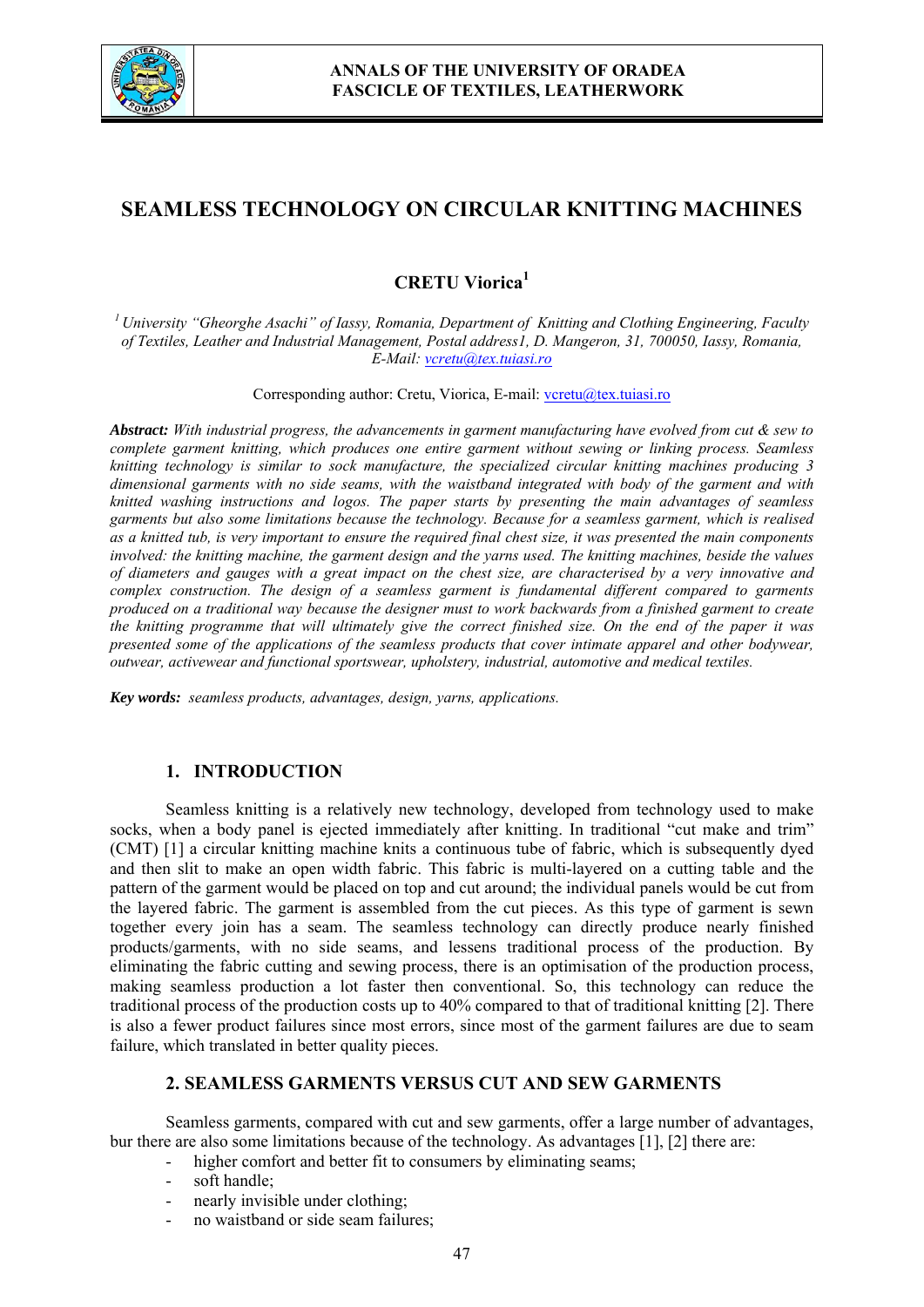- knitted-in crotch in panties giving additional comfort;
- stretch and recovery can be engineered to reduce chaffing;
- waistband is integral with body of the garment;
- washing instructions and logos can be knitted into the waistband (Fig.1), using polypropylene yarns, which give perfect wash fastness under any condition;



*Fig. 1: Waistband knitted together with logo and washing instructions, using polypropylene yarns*

- reducing on minimum the cutting and sewing processes result in a substantial saving in cost time, higher productivity, fewer machines required, and just-in-time production;
- comparing to traditional production methods, were the fabric is the starting point for most garments, fabric being dyeing, patterns cutting (Fig.2)[3], and then pieces sewing together, on seamless production result almost finished knitted products. The specialised circular knitting machine can makes the entire product in few minutes and save up to 40% of the original fabric that may go as waste or cut-loss in the conventional method;
	-

**Back Body** 

 $\Box$ : Cutting waste

automatically knits components like waistband.

Garment piece *Fig. 2: Conventional method – the patterns for the product are cut out from the fabric*

As limitations, because of the technology, there are:

**Front Body** 

garments that can be made by cut and sew methods cannot always be translated exactly into a seamless garment. When designing a seamless garment it must to work backwards from a finished garment to create the knitting programme that will ultimately give the correct finished size. This is difficult because a seamless knitted garment changes size from the minute it is knitted and the degree of shrinkage has to be controlled at all stages.

**Sleeves** 

- a seamless knitting machine produces garment blanks instead of rolls of fabric and corrections are almost impossible after knitting;
- any fabric defect results in garment rejection;
- seamless garments have poor counter appeal, resulting wrinkled when relaxed;
- garments look smaller than indicated size and that required a mannequin presentation in store;
- relaxed size variation is higher than at cut and sews garments.

# **3. SPECIFIC ELEMENTS REGARDING SEAMLESS TECHNOLOGY**

 Because the seamless garment is knitted in the form of a tube, first of all is important to ensure the required final chest size, in which are involved the knitting machine (a combination of machine gauge, machine diameter and knitted structures), the garment design and the yarns used.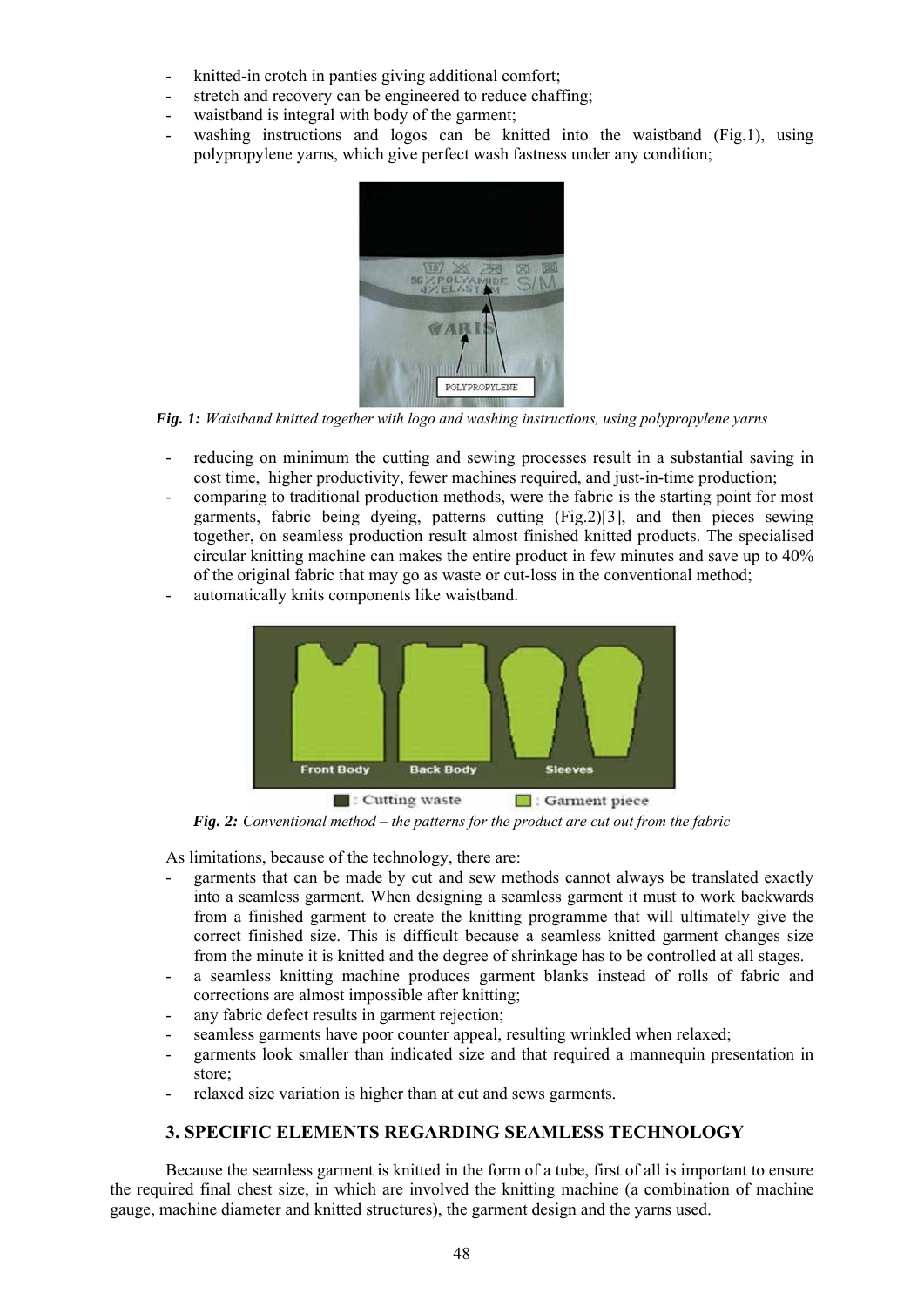



# **3.1. Knitting machine**

 Circular knitting machines used for making seamless garments are based on programmed computer commands that allow a variety of different stitches, for example a jersey knit, a mesh knit, a rib knit or a jacquard knit can be placed side-by-side in a single garment and also can combine different textures and levels of compression.

The main characteristics of seamless circular knitting machines [4] are:

- the capability of individual needle selection, which is programmed electronically by the programmer;
- the knitting on three technical ways by individual needle-by needle selection;
- stitch formation adjustment by using step-by-step motors, with the possibility of loop widening, tightening and shading on the same course;
- three transfer position from the dial to the cylinder;
- knitting mesh areas anywhere on the garment including diagonally aligned holes and extremely small mesh;
- they allow the production of different stitches such as rib, net, jacquard, piquet, stripes, lace etc., as well as pre-shaped structures such as hidden reinforcement, pockets, collars and hoods;
- knitting double face fabrics using two different yarns polypropylene yarns on the inner layer, that ensures better protection and maintenance of natural body temperature, and longstaple cotton fabrics on the outside, that keeps the skin perfectly micro-climate controlled, releasing body moisture and keeping the skin dry.

As diameters, the generally aviable values are  $12$ ",  $13$ ",  $14$ ",  $15$ ",  $16$ ",  $17$ ",  $18$ ",  $19$ " and  $20$ ", and as gauges, aviable are 16, 22, 24, 26, 28, and 32 npi., the most common being 28 gauge. Because machine diameters increase in 1 inch (2.54 cm) that generally increments the chest size, and many buyers require small, medium, large, extra large and sometimes extra extra large products, that imposed to the producer to own five different machine diameters.

# **3.2. Garment design**

The way the seamless garment is designed and how the final size is obtained is fundamental different compared to garments produced on a traditional CMT route. The designer of a seamless garment must to work back from a finished product to arrive at a knitting specification, because an original undyed garment can have dimensions 10-35% larger than the finished garment [1]. The customer must offers a full detailed specification to minimize rework, because any minor change such as leg opening or side length can affect other dimensions and a new sample is required. More, errors to dimensions cannot be corrected at a later stage; therefore a great deal of attention must be given at programming stage to ensure the garment is correct. The cutting lines, which are knitted into the tube, must be modified each time a change of dimension is required by the customer.

A programmer is generally given a finished garment and from this has to predict the measurements at knitting that will give the finished dimensions. The beginnings steps are:

- analyse the yarn types used in the garment.
- check the g/m2 of the fabric.
- measure all relevant dimensions of sample supplied.

From this information the programmer will select an appropriate diameter of knitting machine, based on previous experience with this yarn combination, to give the required chest size. To verify this, a knitted tube in the correct knitting structure would be dyed and from the measurement information on garment shrinkage from knitting, autoclaving and dyeing would be able to predict the appropriate knitting machine diameter.

In the cost of seamless garments, a significant factor is the cutting waste. This waste is negligible compared with cut make and trim (CMT) garments, because in seamless knitting a body blank in the form of a tube is made to the required body width. Waste factors vary depending on the garment, that waste comprises knitting overheads plus full yarn cost. Typical waste values that can be expected are as follows: thong  $-54\%$ , panty  $-25\%$ , camisole  $-9\%$ , T-shirt  $-5\%$ . In Figure 3 the chevron line indicates the amount of waste generated in the camisole, the thong and bikini panties, the two last garments showing a pre-dyed cotton gusset knitted in. To reduce waste factors seamless machines are available to manufacture shaped garments utilizing a reciprocating cylinder.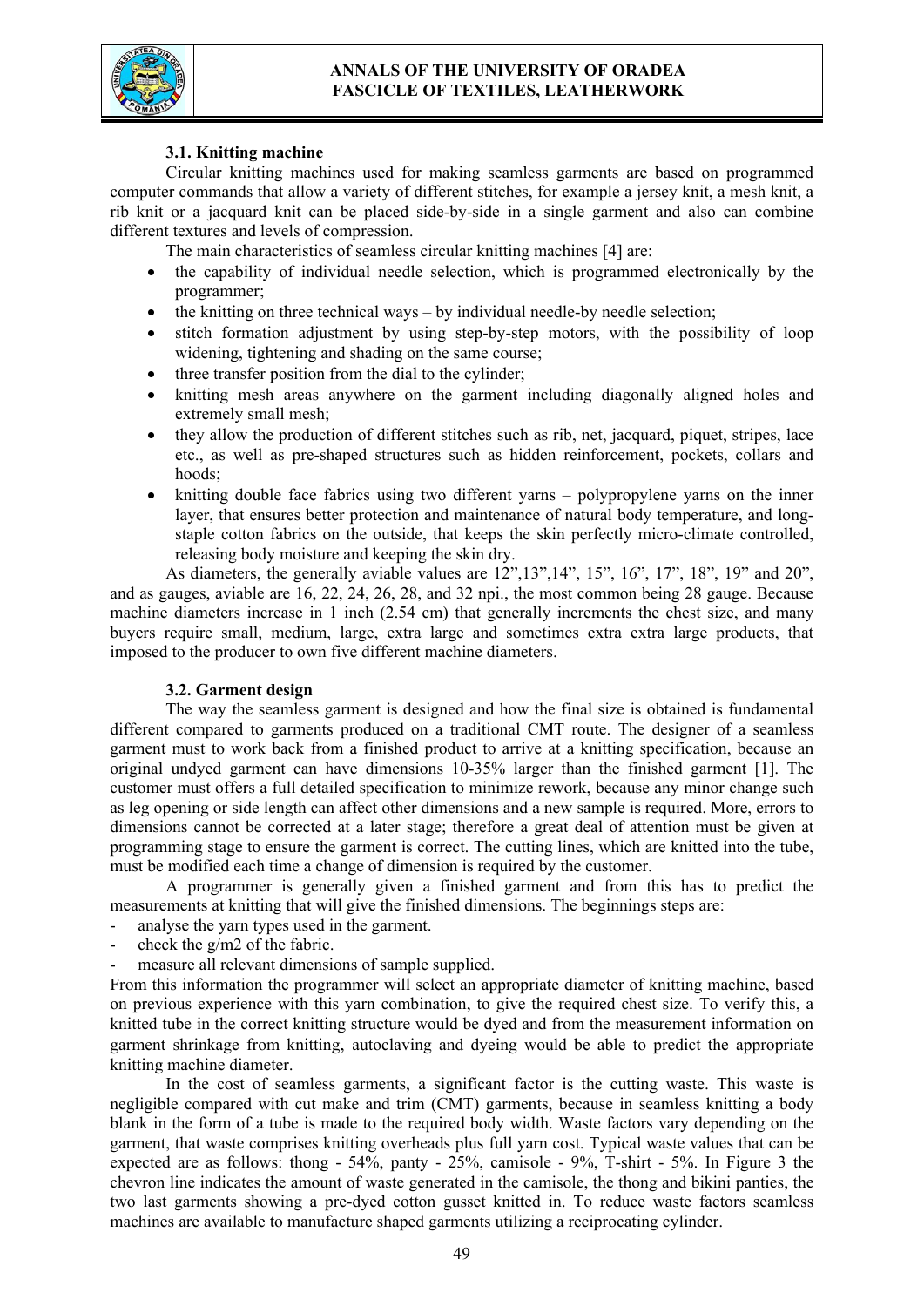

*Fig. 3: The amount of waste generated in the camisole, thong and bikini panties*

#### **3.3. Yarns used in seamless garments**

Usually, seamless garments used the plating technique, where two yarns are fed through a needle at the same time: a yarn appears on the side of the fabric in direct contact to the skin, and the other yarn appears on the external side of the fabric. Yarns choice is extremely important in seamless knitting.

*The inside yarn*. In addition to garment size (a lighter fabric using finer yarns requires an increased machine diameter for the same chest size) and weight per square metre, the fineness of the individual filament largely determines the handle or "feel" of the garment. There are a large variety of yarn counts available to the seamless knitter to give different fabric weights and handle. The diameter of the individual filaments of the yarn determines the handle (softness) of the fabric, most seamless garments being made from microfibres filaments, which gives a soft handle. There are a large variety of yarn counts available to the seamless knitter to give different fabric weights and handle. Special yarns such as cationic dyeable, deep dyeing or melange yarns enable a variety of colour effects during garment dyeing. A trend in developing seamless products is to use more natural fibres such as wool or well-being and comfort yarns such as Cupron and Cocona [4] which is derived from the byproducts of coconuts and is designed to improve wicking by expanding the fibres of the fabric over a large surface area, fibres that offer natural anti-bacterial and anti-odour capabilities, enhanced ventilation, natural UV and skin soothing properties.

*The outside yarn* is the bare spandex or covered yarns. Spandex or elastane is the key to the comfort and fit of seamless garments. Generally the spandex content of seamless knitted goods lies between 3-20% of the total fibre content. There is a direct relationship between the elastane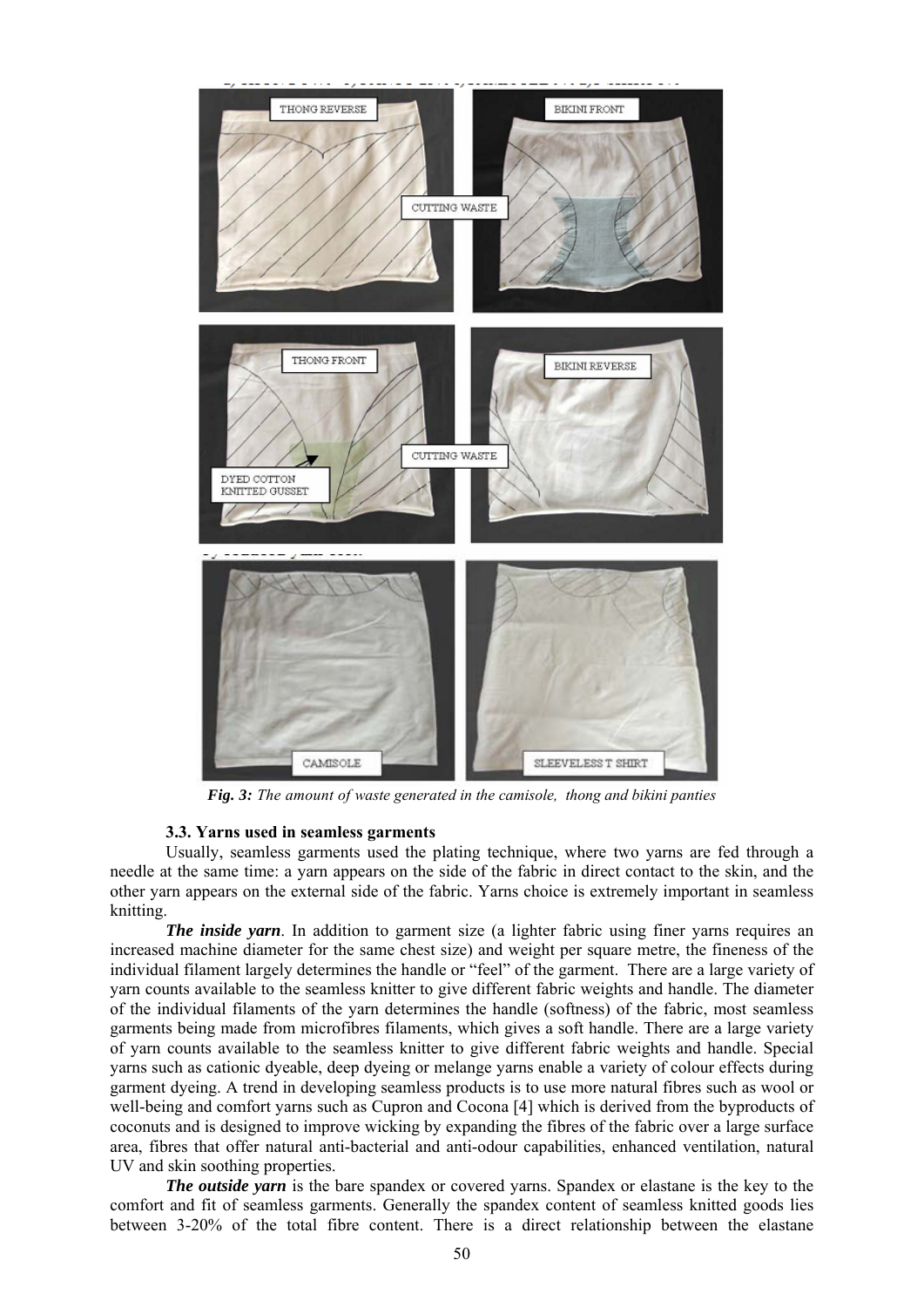

# **ANNALS OF THE UNIVERSITY OF ORADEA FASCICLE OF TEXTILES, LEATHERWORK**

component and the chest or waist size for a given diameter of knitting machine. A high power elastane will give a smaller chest size and shorter body length for the same number of courses knitted. The effect of using spandex is to "cram" the yarns in the knitted structure, making it tighter with an increased cover factor.

The stretch yarns available to the knitter are (Fig.4):

- a) Bare spandex (elastane).
- b) Air covered yarns.
- c) Single or double covered yarns



*Fig. 4: Covered yarns*

In one seamless garment can be combined different fibres with different benefits and performance aspects, giving mesh areas, opaque areas, creating ventilation areas, comfort zones and variegated compression in the same garment.

# **4. APPLICATIONS OF SEAMLESS PRODUCTS**

The seamless technology is not only replacing traditional knitting but is also replacing anything stitched or with seams, and cover trends from the very chic, the technically-sporty and the casual, to the more practical and basic needs. Seamless products are being used for a variety of applications [5], [6] as they offer numerous benefits to the user.

# **Intimate apparel**

Intimate apparel produced on seamless machines blend comfort, fit and versatility. They are seam-free, easy-care, silky-smooth garments that feel similar to one's second skin and are designed to be worn under today's fluid, lightweight apparel.

### **Protective textiles**

On the market are available seamless filament-knit gloves and apparel. They are lightweight, flexible and comfortable for workers in the electronics, food-handling, paint, plastics and other high precision business sectors which require high levels of safety in addition to contaminant-free cleanliness.

### **Sports textiles**

Seamless apparel construction focuses on:

- supporting muscles and areas where they need it the most;
- moisture management for evaporation of perspiration
- compression areas that offer both body support and better temperature management
- padding thicknesses for greater body protection while still maintaining the all important moisture and temperature management requirements
- venting to remove heat from specific areas